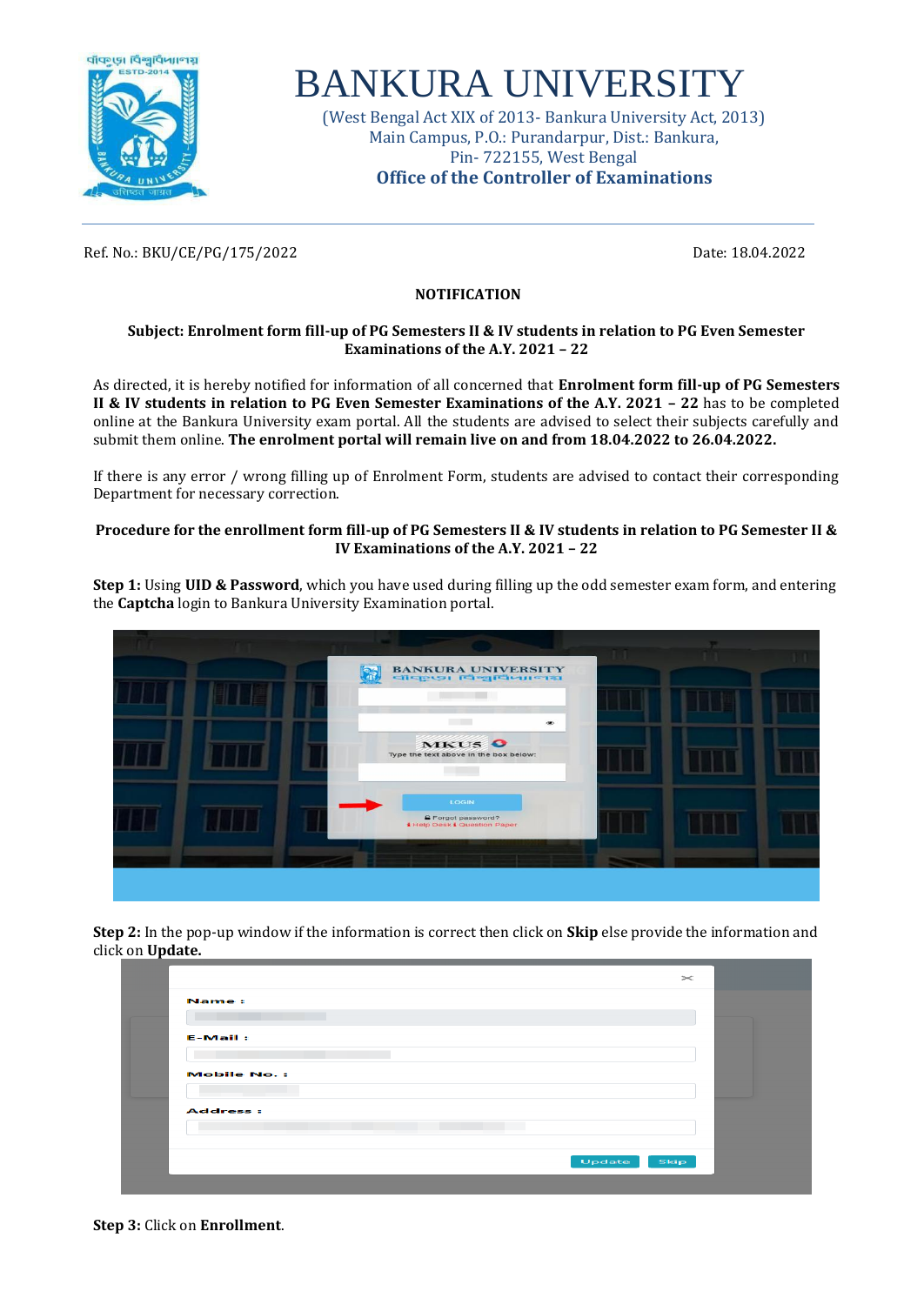

**Step 4:** Select the subject corresponding to each window carefully, especially when a subject is to be selected among multiple subjects. For any confusion during the selection of subjects, a student may contact her/his own college. Click on the **Check Box** than on **Submit** button to proceed further.

| <b>BANKURA UNIVERSITY</b><br>r.                                                                                                       |                                 |
|---------------------------------------------------------------------------------------------------------------------------------------|---------------------------------|
| PG Sem- II Enrollment, A.Y. 2021-2022<br><b>Contract Contract</b><br>Name:<br>Stream: ARTS(PG)<br>Institute: BANKURA UNIVERSITY (100) | UID Number:<br>Subject: ENGLISH |
| <b>SUBJECT: ENGLISH</b>                                                                                                               |                                 |
| Course 1:                                                                                                                             |                                 |
| ENGLISH-ENG/201/C-20371-British Novel I                                                                                               | $\checkmark$                    |
| <b>Course 2:</b>                                                                                                                      |                                 |
| ENGLISH-ENG/202/C-20372-British Novel II                                                                                              | $\checkmark$                    |
| Course 3:                                                                                                                             |                                 |
| ENGLISH-ENG/203/C-20373-Shakespeare I (Comedy, Tragicomedy and Sonnets)                                                               | $\checkmark$                    |
| <b>Course 4:</b>                                                                                                                      |                                 |
| ENGLISH-ENG/204/C-20374-Shakespeare II (Tragedy, History Play Shakespeare Criticism and Performance)                                  | $\checkmark$                    |
| Course 5:                                                                                                                             |                                 |
| ENGLISH-ENG/205/C/I.A-20365-Internal Assignment                                                                                       | $\checkmark$                    |
| Course 6:                                                                                                                             |                                 |
| ENGLISH-206/EF-20356-Value Education and Human Rights                                                                                 | $\check{~}$                     |
| I, declare that all the above information are correct to the best of my knowledge.<br>Submit                                          |                                 |

**Step 5:** A Confirmation dialogue box appears on the screen. Click on **OK** to proceed or on **Cancel** to edit the subjects.

| bkuresults01.com says                                                                                                                    |
|------------------------------------------------------------------------------------------------------------------------------------------|
| ২০২১-২২ শিক্ষাবর্ষের এই সালে সেমিষ্টারে সাবজেক্ট্র সিলেকশন সফলতার                                                                        |
| সঙ্গে  হয়েছে। কলেজ/ইউনিভার্সিটি ছাত্রদের ইউনিভার্সিটি পোর্টাল এ<br>সাবজেক্ট্ সিলেকশন এর জন্য অ্যাডমিশন। এবং এনরোলমেন্ট ফি দিতে হবে।     |
| তারপরে  কলেজ/ইউনিভার্সিটি ডিপার্টমেন্ট থেকে অনুমোদন (অ্যাপ্রুভ)<br>করলে এনরোলমেন্ট প্রসেস সম্পূর্ণ হবে। এরপর বিশ্ববিদ্যালয় এর পোর্টাল এ |
| লগইন করে এনরোলমেন্ট ফর্ম প্রিন্ট করে নেওয়া যেতে পারে।                                                                                   |
|                                                                                                                                          |
|                                                                                                                                          |

**Step 6:** The following screen containing selected subjects and information regarding the process will appear. Click on the **Download** button to continue else you may also exit without downloading the form by clicking on **Exit.**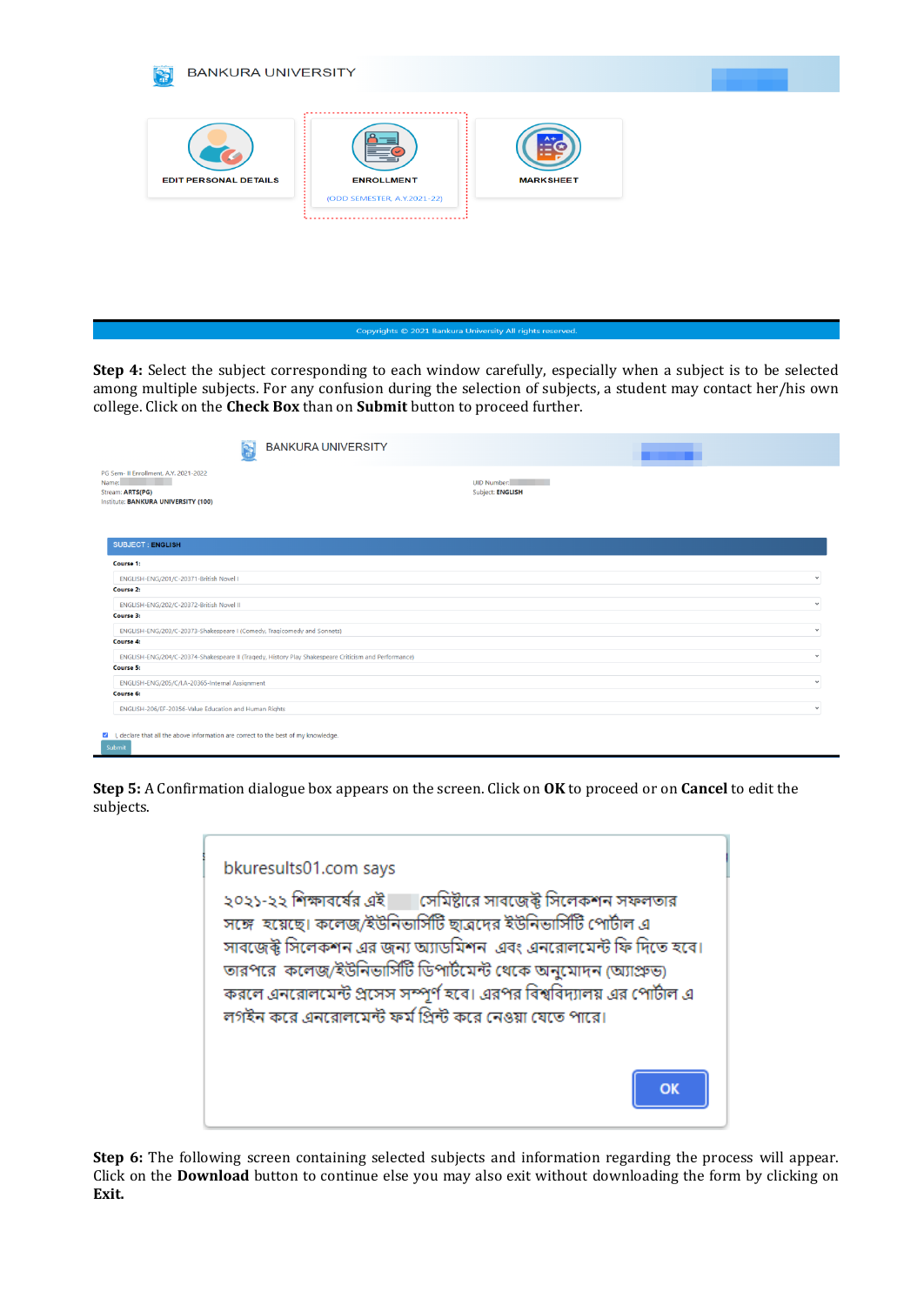|                  | Ŷ                                                                                                                                                                                                                                                | <b>BANKURA UNIVERSITY</b>            |                                                                                                                                                                                                                                                                                                                                                                                                                   |
|------------------|--------------------------------------------------------------------------------------------------------------------------------------------------------------------------------------------------------------------------------------------------|--------------------------------------|-------------------------------------------------------------------------------------------------------------------------------------------------------------------------------------------------------------------------------------------------------------------------------------------------------------------------------------------------------------------------------------------------------------------|
|                  |                                                                                                                                                                                                                                                  |                                      | <b>BANKURA UNIVERSITY</b>                                                                                                                                                                                                                                                                                                                                                                                         |
|                  | Selected courses during the enrollment process for this semester examination of the A. Y. 2021-2022                                                                                                                                              | Name:<br>Stream: ARTS(PG)<br>Sem: II | <b>UID Number:</b><br>Subject: ENGLISH<br>Institute: BANKURA UNIVERSITY (100)                                                                                                                                                                                                                                                                                                                                     |
| <b>Course Id</b> | <b>Course Code</b>                                                                                                                                                                                                                               |                                      | <b>Course Title</b>                                                                                                                                                                                                                                                                                                                                                                                               |
| 20371            | <b>ENG/201/C</b>                                                                                                                                                                                                                                 |                                      | <b>British Novel I</b>                                                                                                                                                                                                                                                                                                                                                                                            |
| 20372            | <b>ENG/202/C</b>                                                                                                                                                                                                                                 |                                      | <b>British Novel II</b>                                                                                                                                                                                                                                                                                                                                                                                           |
| 20373            | <b>ENG/203/C</b>                                                                                                                                                                                                                                 |                                      | Shakespeare I (Comedy, Tragicomedy and Sonnets)                                                                                                                                                                                                                                                                                                                                                                   |
| 20374            | <b>ENG/204/C</b>                                                                                                                                                                                                                                 |                                      | Shakespeare II (Tragedy, History Play Shakespeare Criticism and Performance)                                                                                                                                                                                                                                                                                                                                      |
| 20365            | <b>ENG/205/C/LA</b>                                                                                                                                                                                                                              |                                      | Internal Assignment                                                                                                                                                                                                                                                                                                                                                                                               |
| 20356            | 206/EF                                                                                                                                                                                                                                           |                                      | Value Education and Human Rights                                                                                                                                                                                                                                                                                                                                                                                  |
| তমি এই           | College/University department. Afterwards you can take the print out of your filled up Enrollment form by logging into your University exam portal.<br>এরপর ইউনিভার্সিটি এক্সাম পোর্টালে লগ ইন করে পুরন করা এনরোলমেট ফর্ম প্রিন্ট করে নিতে পারো। |                                      | You have chosen the courses for this semester successfully. You are advised to contact with your College/University department for payment of Admission fees & Enrollment fees. The process will be completed by the approval<br>সেমিস্টারের কোর্স সঠিক ডাবে চয়ন করেছ। এবার এডমিশান ফি এবং এনবোলমেন্ট ফি এর জন্য জনেজ(ইউনিউন)ইউনিসের জন্য কলজ/ইউনিডার্সিটি ডিপাটমেন্ট অনুমোদন করলে এনরোলমেট প্রসেস সম্পূর্ণ হবে। |

**Step 7:** Once you click on **Download** the following screen will appear. On the screen click on the **Save** button to save the form on your device. If you don't want to save the form then click on **Cancel.**

Sumana Patria

|                              |                                                    | <b>BANKURA UNIVERSITY</b>                                                                                                                                                                                                                                                                                                                                                                                                                                                                                                                                                                                                                                                | 盀 | Print              |             | 2 pages       |
|------------------------------|----------------------------------------------------|--------------------------------------------------------------------------------------------------------------------------------------------------------------------------------------------------------------------------------------------------------------------------------------------------------------------------------------------------------------------------------------------------------------------------------------------------------------------------------------------------------------------------------------------------------------------------------------------------------------------------------------------------------------------------|---|--------------------|-------------|---------------|
|                              |                                                    | Selected courses during the enrollment process for this odd<br>semester examination of the A. Y. 2021-22                                                                                                                                                                                                                                                                                                                                                                                                                                                                                                                                                                 |   | <b>Destination</b> | Save as PDF |               |
|                              |                                                    |                                                                                                                                                                                                                                                                                                                                                                                                                                                                                                                                                                                                                                                                          |   | Pages              | All         |               |
| Stream: ARTS(PG)             | Name: SNEHA LAYEK<br><b>UID Number:20011001002</b> |                                                                                                                                                                                                                                                                                                                                                                                                                                                                                                                                                                                                                                                                          |   | Layout             | Portrait    |               |
| Subject: BENGALI<br>Sem: III |                                                    | Institute: BANKURA CHRISTIAN COLLEGE (101)                                                                                                                                                                                                                                                                                                                                                                                                                                                                                                                                                                                                                               |   | More settings      |             |               |
| Course<br>Id                 | Course<br>Code                                     | <b>Course Title</b>                                                                                                                                                                                                                                                                                                                                                                                                                                                                                                                                                                                                                                                      |   |                    |             |               |
| 30171                        | <b>BNG/301/C</b>                                   | Bish Sataker Adhunik Bangla Kabita                                                                                                                                                                                                                                                                                                                                                                                                                                                                                                                                                                                                                                       |   |                    |             |               |
| 30172                        | <b>BNG/302/C</b>                                   | Bish Sataker Bangla Natak                                                                                                                                                                                                                                                                                                                                                                                                                                                                                                                                                                                                                                                |   |                    |             |               |
| 30173                        | <b>BNG/303/C</b>                                   | Bish Sataker Bangla Kathasahitya                                                                                                                                                                                                                                                                                                                                                                                                                                                                                                                                                                                                                                         |   |                    |             |               |
| 30174                        | <b>BNG/304/C</b>                                   | Prachin Bharatiya Abong Paschatya Sahityatatto O<br>Sahityasamalochona Tatto                                                                                                                                                                                                                                                                                                                                                                                                                                                                                                                                                                                             |   |                    |             |               |
| 30375                        | ENG/305/EID                                        | <b>CINEMA AND LITERATURE</b>                                                                                                                                                                                                                                                                                                                                                                                                                                                                                                                                                                                                                                             |   |                    |             |               |
|                              |                                                    | You have chosen the courses for this odd semester of the A.Y. 2021-22 successfully. The Student<br>of College/University has to pay the Admission fees & Enrollment fees before selecting the<br>Papers in the University portal. The process will be completed by the approval of your University<br>Department/college authority. Afterwards you can take the print out of your filled up enrollment<br>form by logging into your university portal account.<br>২০২১-২২ শিক্ষাবর্ষের এই odd সেমিষ্টারে সাবজেন্ট সিলেকশল সফলতার সঙ্গে হয়েছে। কলেজাইউনিভার্সিটি দাব্রদের<br>ইউৰিভাৰ্সিটি পোটাল এ সাবজেষ্ট সিলেৰুশৰ এর জন্য অ্যাডমিশৰ এবং এৰবোলমেন্ট ফি দিতে হবে। তারপরে |   |                    | <b>Save</b> | <b>Cancel</b> |

**STEP 8:** A student must contact her/his college to pay the enrolment fees. After the payment of enrolment fees and then by the approval of the college authority the enrolment process will be completed. The student will have to log in again to the University exam portal using the same login credentials to check the status of enrollment.